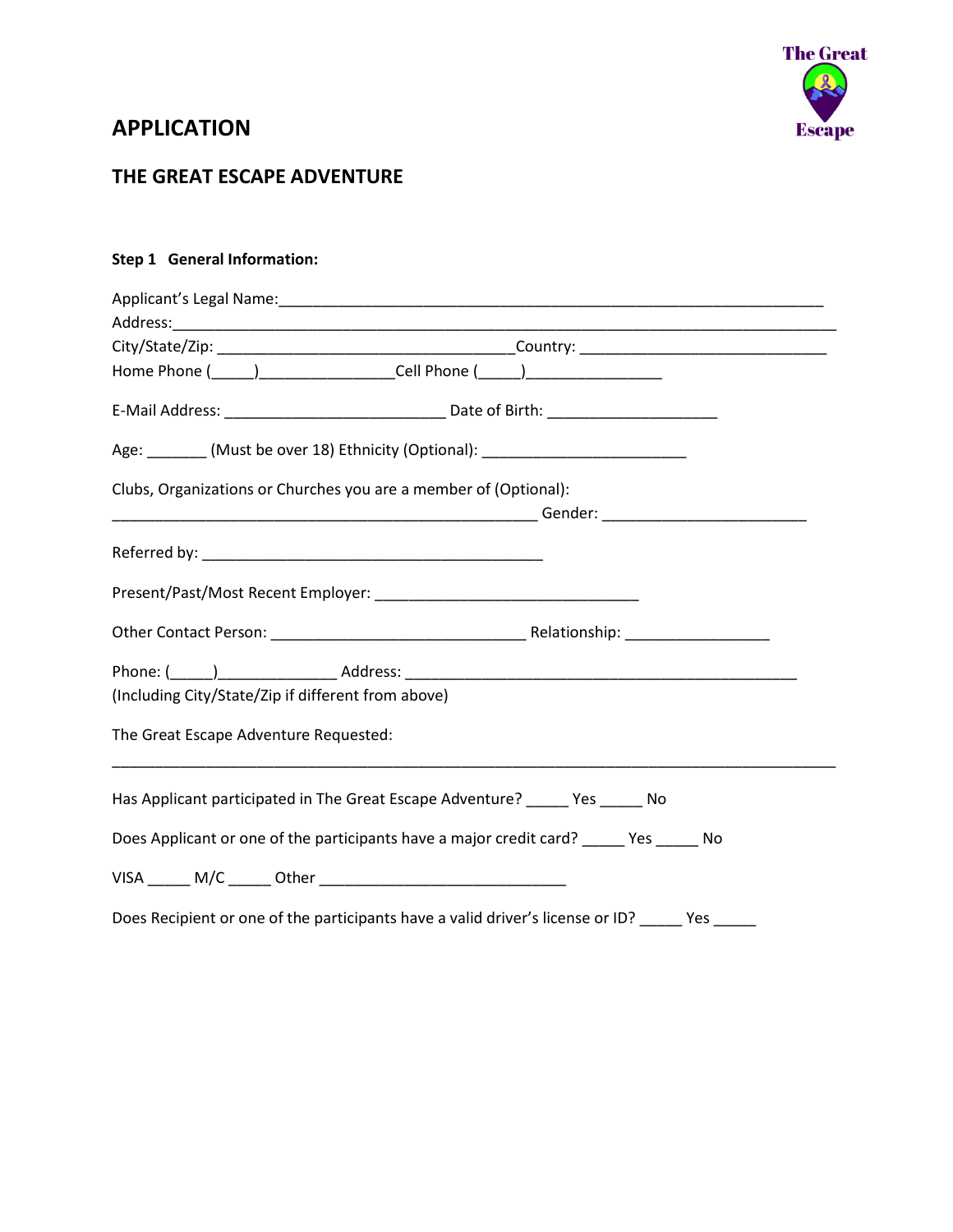#### **Escape Information:** Step 2



| Which Escape are you requesting to participate in:                                          |      |                    |      |  |
|---------------------------------------------------------------------------------------------|------|--------------------|------|--|
| Is the participant considering bringing family, spouse, caregiver, friends and/or children: |      |                    |      |  |
| (Please list all possible attendees)                                                        |      |                    |      |  |
| NAME:                                                                                       | SEX: | RELATIONSHIP: AGE: | DOB: |  |
|                                                                                             |      |                    |      |  |
|                                                                                             |      |                    |      |  |
|                                                                                             |      |                    |      |  |
|                                                                                             |      |                    |      |  |
|                                                                                             |      |                    |      |  |
|                                                                                             |      |                    |      |  |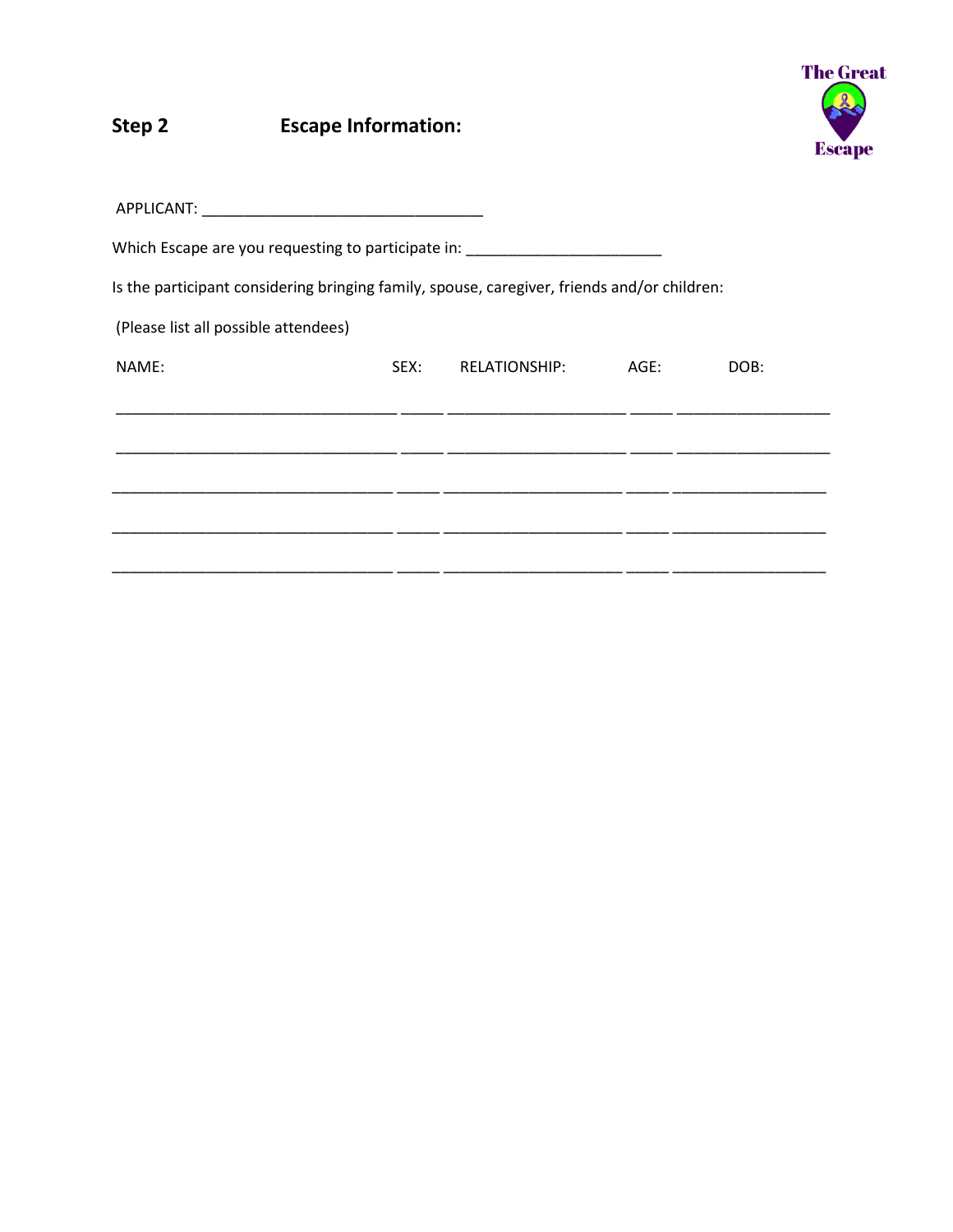#### **Step 3 Physician Release:**



Applicant's Signature: **All any of the Second Second Second Second Second Second Second Second Second Second Second Second Second Second Second Second Second Second Second Second Second Second Second Second Second Second S** 

# **This Part To Be Completed By Physician Only**

(Must be submitted prior to escape departure)

Physician's Name:

| Physician's Address:                            |                                                                                                                                                                                                                                |
|-------------------------------------------------|--------------------------------------------------------------------------------------------------------------------------------------------------------------------------------------------------------------------------------|
| (Including City/State/Zip)                      |                                                                                                                                                                                                                                |
| Phone Number: ( )                               | Fax Number: ( ) and a set of the set of the set of the set of the set of the set of the set of the set of the set of the set of the set of the set of the set of the set of the set of the set of the set of the set of the se |
| Applicant's Diagnosis: North and September 2014 |                                                                                                                                                                                                                                |

I certify that I am the treating physician of the Applicant. I certify that my patient is of sound mind, and capable to sign legal documents. I have discussed (or will discuss) the Great Escape Adventure with my patient and have deemed it safe and reasonable if he/she wishes to participate within the next three months on \_\_\_\_\_\_\_\_\_\_\_\_\_\_\_\_\_\_\_\_\_\_\_\_\_\_\_\_\_\_\_\_\_\_\_\_ (Adventure requested)

\_\_\_\_\_\_\_\_\_\_\_\_\_\_\_\_\_\_\_\_\_\_\_\_\_\_\_\_\_\_\_ \_\_\_\_\_\_\_\_\_\_\_\_\_\_\_\_\_\_\_\_\_\_\_\_\_\_\_\_\_

Signature of Physician, NP or PA only Title **Example 20 Setup** Date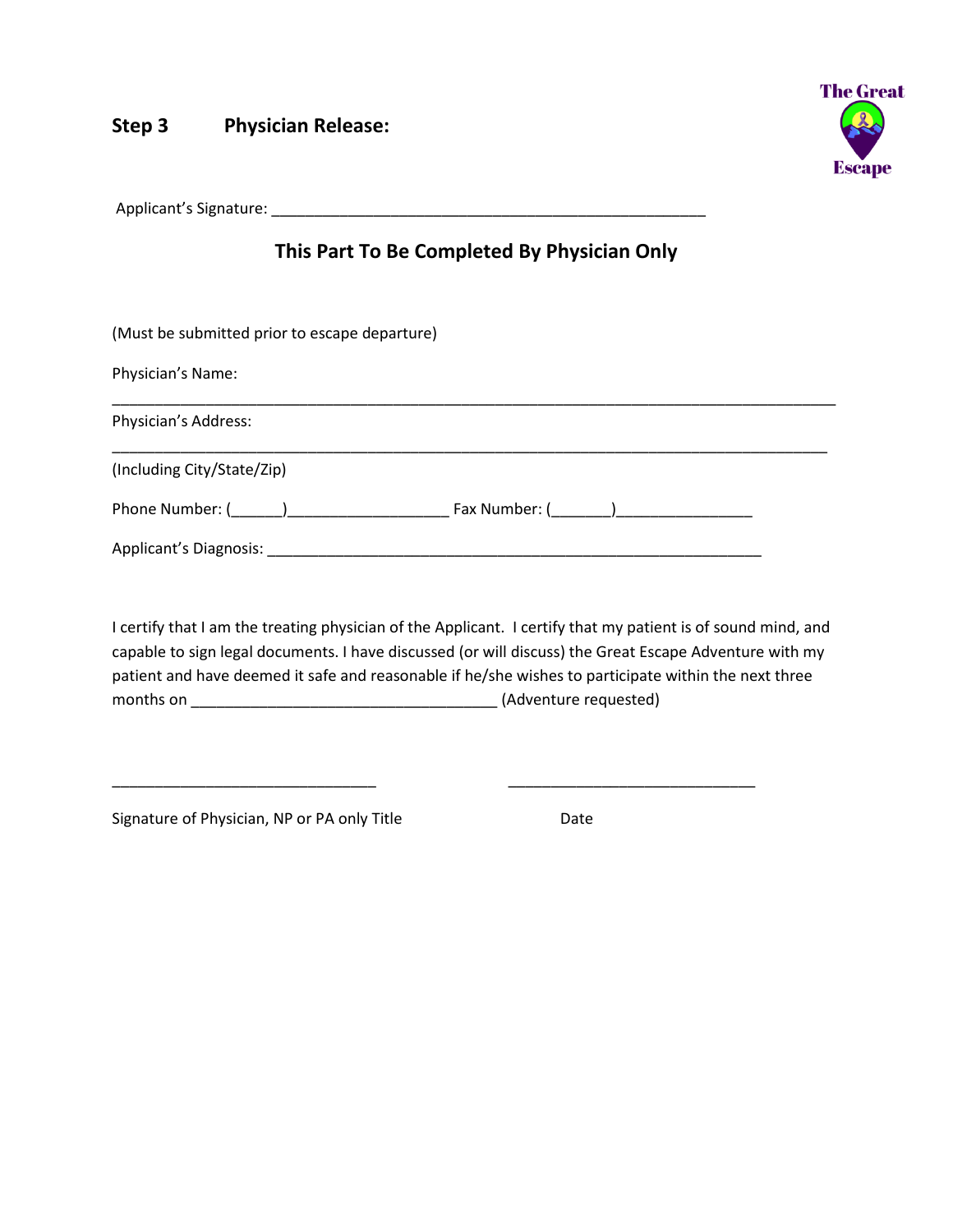#### **Step 4 Agreement & Release**



Please initial items 1, 2, 3, 4, 5 and 10 where indicated, below:

1. Permission to disclose medical condition. The Recipient grants The Great Escape Adventure (TGEA) the right to disclose the nature of his/her medical condition to the extent necessary in the fulfillment of the Escape. Furthermore, the Recipient grants The Great Escape Adventure and on site physicians permission to obtain medical information about the recipient which TGEA may feel necessary for fulfillment of the escape and authorize all physicians and medical care providers to provide TGEA with all medical information. [initial here]

2. Waiver. The Recipient and all participants hereby waive any and all rights he or she may have or may hereafter acquire against TGEA, its officers, directors, agents, and employees arising out of any injury, damages, or losses suffered by the Recipient, and all participants, arising out of or in any way related to TGEA preparation, execution or fulfillment of the Escape, regardless of whether such loss or harm is caused by the active, passive or gross negligence of TGEA or any other person.  $\qquad \qquad$  [initial] here]

3. Release. Recipient, and all participants, together, and each of them individually, does hereby forever release and remise TGEA, its officers, directors, agents, and employees from any and all claims, lawsuits, damages, or losses arising out of or in any way related to TGEA preparation, execution or fulfillment of the escape, any injury, damages, or losses suffered by Recipient or participants, or any of them of whatever nature, and of whatever extent, regardless of whether such loss or damage is caused by the active, passive or gross negligence of TGEA or any other person.  $\sim$  [initial here]

4. Indemnity. Recipient, and all participants, together and each of them individually, hereby agree to indemnify and hold harmless TGEA, its officers, directors, agents, and employees of and from any and all losses suffered by TGEA, its officers, directors, agents, and employees as the result of any claim, lawsuit, or action arising out of or relating in any manner to TGEA's preparation, execution and fulfillment of the escape, or due to a breach by Recipient, or any participants, of the representations, warranties or covenants contained in this agreement. Said hold harmless and indemnity includes, but is not limited to, reasonable attorneys fees and costs incurred by TGEA, it officers, directors, agents, and employees in retaining attorneys of TGEA's choice to defend any and all such claims, lawsuits, and actions. [initial here]

5. Escape expenses. TGEA shall not have any responsibility or liability for expenses incurred by Recipient, relatives or friends which have not been expressly assumed by TGEA pursuant to this Agreement, which have been caused by unforeseen events, or circumstances beyond TGEA's control. For example, a particular escape may contemplate TGEA paying for certain specific expenses for a specific period of time while Recipient is traveling away from home. If Recipient's medical condition deteriorates so that immediate hospitalization is necessary, Recipient may be forced to remain away from home longer than the period of time contemplated by the escape. In that event, it will be the sole responsibility of the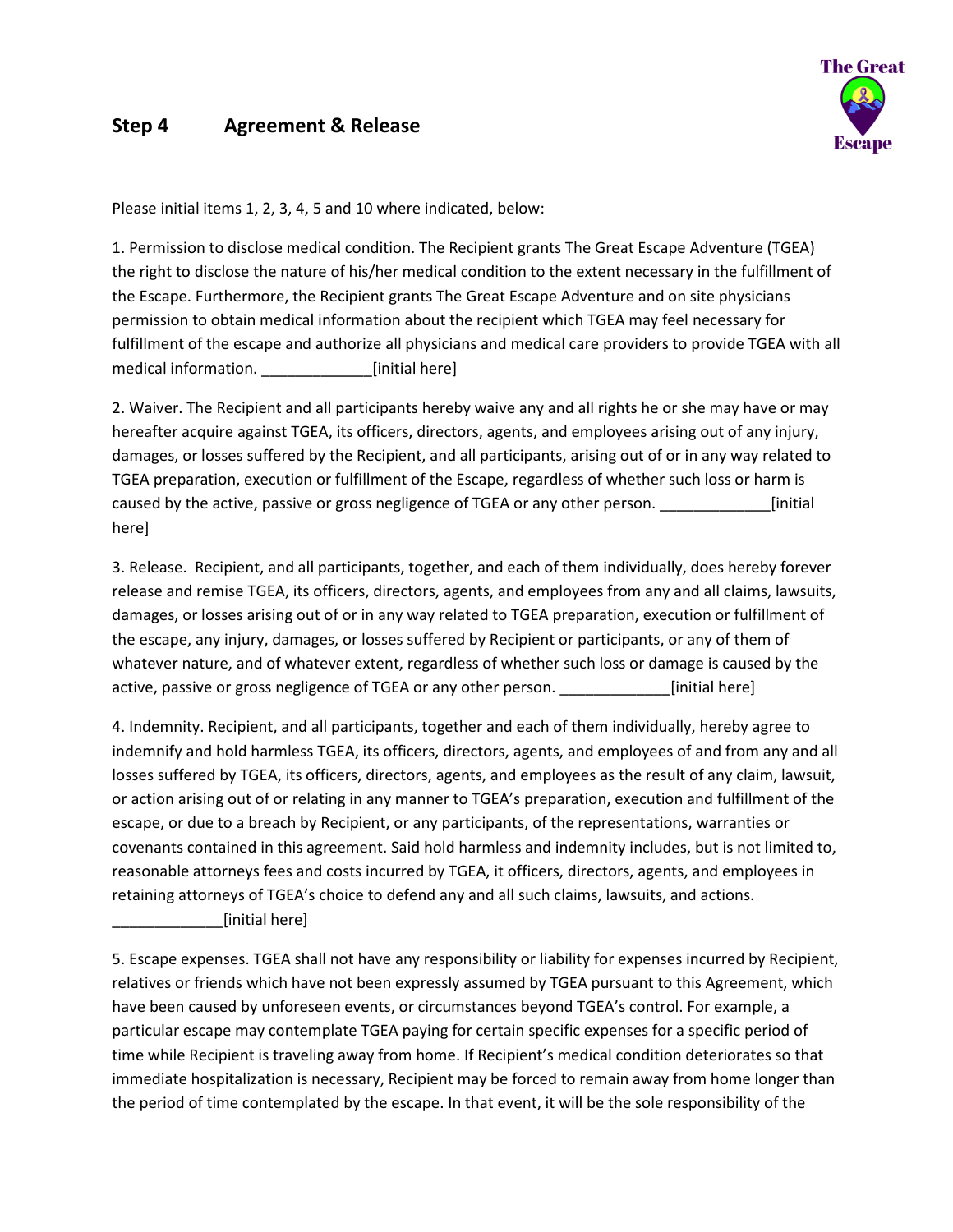Recipient to pay for all expenses, whether medically-related, for meals and lodgings, including hospitalization, or for other goods, or services of any nature. If death occurs during escape, TGEA is unable to assist in any way. Participants understand that TGEA will not be held responsible for any expenses unless otherwise stated in writing\_\_\_\_\_\_\_\_\_\_\_\_\_[initial here]

6. Binding effect. This Agreement is binding on all heirs, successors, representatives, and assigns of all parties hereto.

7. Severability. If any portion of this Agreement shall be determined to be invalid or unenforceable, all other portions shall remain valid and enforceable.

8. Entire agreement. This Agreement, the application and all materials provided in support of the application constitutes the entire Agreement and understanding of the parties with respect to the transaction contemplated hereby, and supersedes all prior agreements, arrangements and understandings related to the subject matter. No representation, promise, inducement or statement of intention has been made by any of the parties hereto not embodied in this Agreement and no party shall be bound by or liable for any alleged representation, promise, inducement or statements of intention not set forth or referred to herein.

9. Captions. The Captions appearing in this Agreement are for convenience and ease of reference only. They in no way describe, limit or extend this Agreement or any of its provisions.

10. Grant of Right of Publicity. PARTICIPANTS UNDERSTAND AND AGREE THAT PARTICIPATION IN THE ESCAPE MAY RESULT IN PUBLICITY, WHETHER OR NOT THE GREAT ESCAPE ADVENTURE ACTIVELY TAKES STEPS TO PUBLICIZE THE ESCAPE. The Dream Recipient and Participants hereby irrevocably authorize TGEA: (a) to publicize and use Participants' likenesses, voices and features, with or without their names, for any publication, promotion, advertisement, trade, business use, or any other purpose whatsoever in perpetuity; (b) to photograph, videotape, film, and record each participant in any manner The Great Escape Adventure chooses; (c) to copyright, convey, transmit or otherwise distribute, now or in the future, any such material involving the participants for any purpose to anyone, including the general public, through all media presently in existence or later invented, throughout the world, including without limitation print, video, television, radio, digital, internet, and social media; (d) to publicize, now or in the future, the names of the participants including information regarding them, their physical or emotional conditions and the details of any escapes. The participants agree that it is not necessary for TGEA or anyone else to contact them prior to releasing any information authorized by this document. Each of the Participants hereby releases TGEA from all liability, damages, or claims of any kind resulting in or from, or arising from the use, distribution or disclosure of any photographs, films, videotapes, electronic recording or other information regarding Participants and the escape.

Initial here: \_\_\_\_\_\_\_\_\_\_\_\_\_\_\_\_\_\_\_\_\_\_\_\_\_\_\_\_\_\_\_\_\_\_\_ (Must be initialed by ALL Participants attending)

By signing below, you affirm and acknowledge that you have read this Agreement, have retained a copy, and fully understand and agree to its provisions. All Participants must sign Agreement. For any minor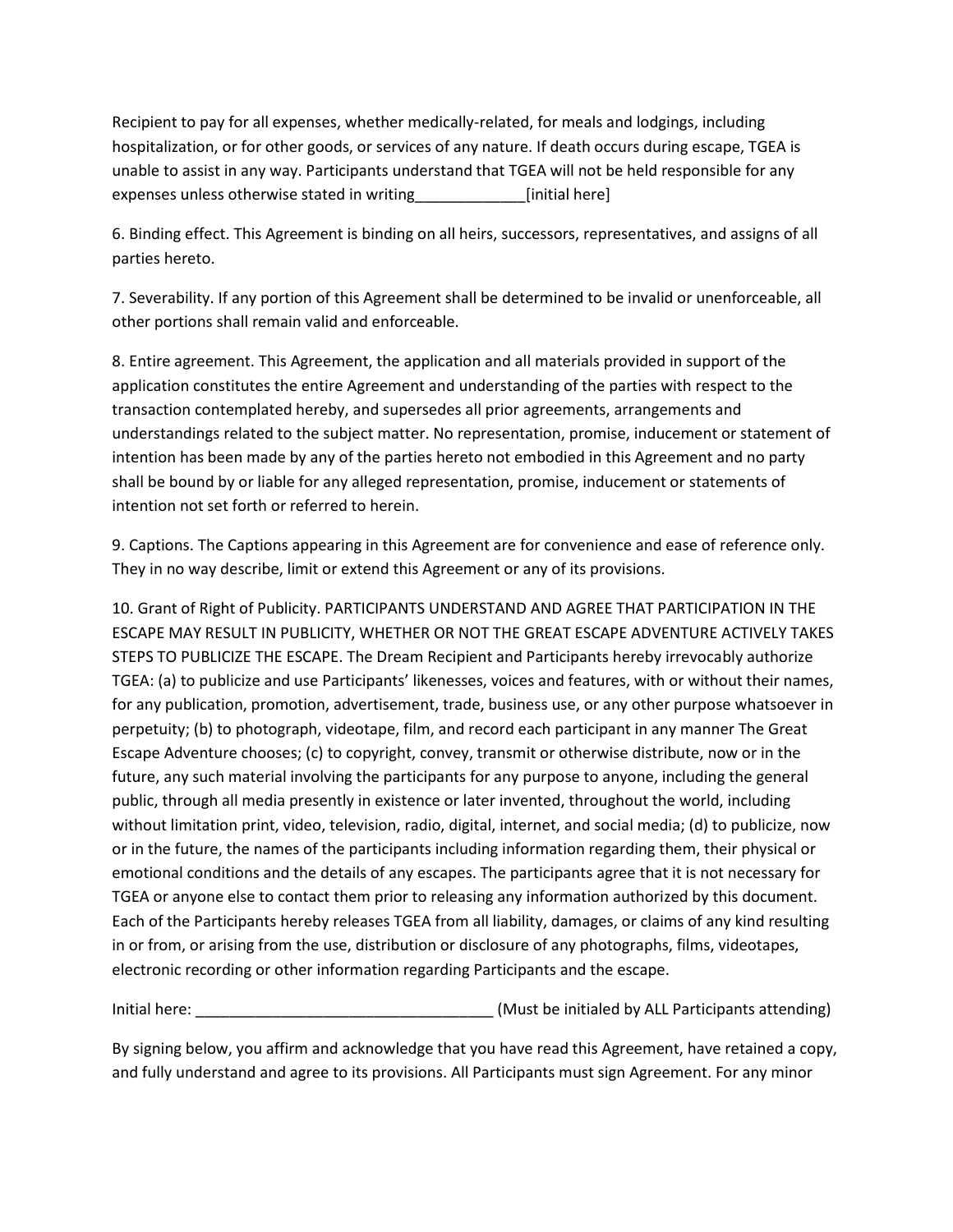Participants, the signature of their parent or guardian is both on behalf of the parent or guardian and on behalf of the minor.

| <b>Escape Participant</b>       | Date |
|---------------------------------|------|
| <b>Escape Guest Participant</b> | Date |
| <b>Escape Guest Participant</b> | Date |
| <b>Escape Guest Participant</b> | Date |
| <b>Escape Guest Participant</b> | Date |